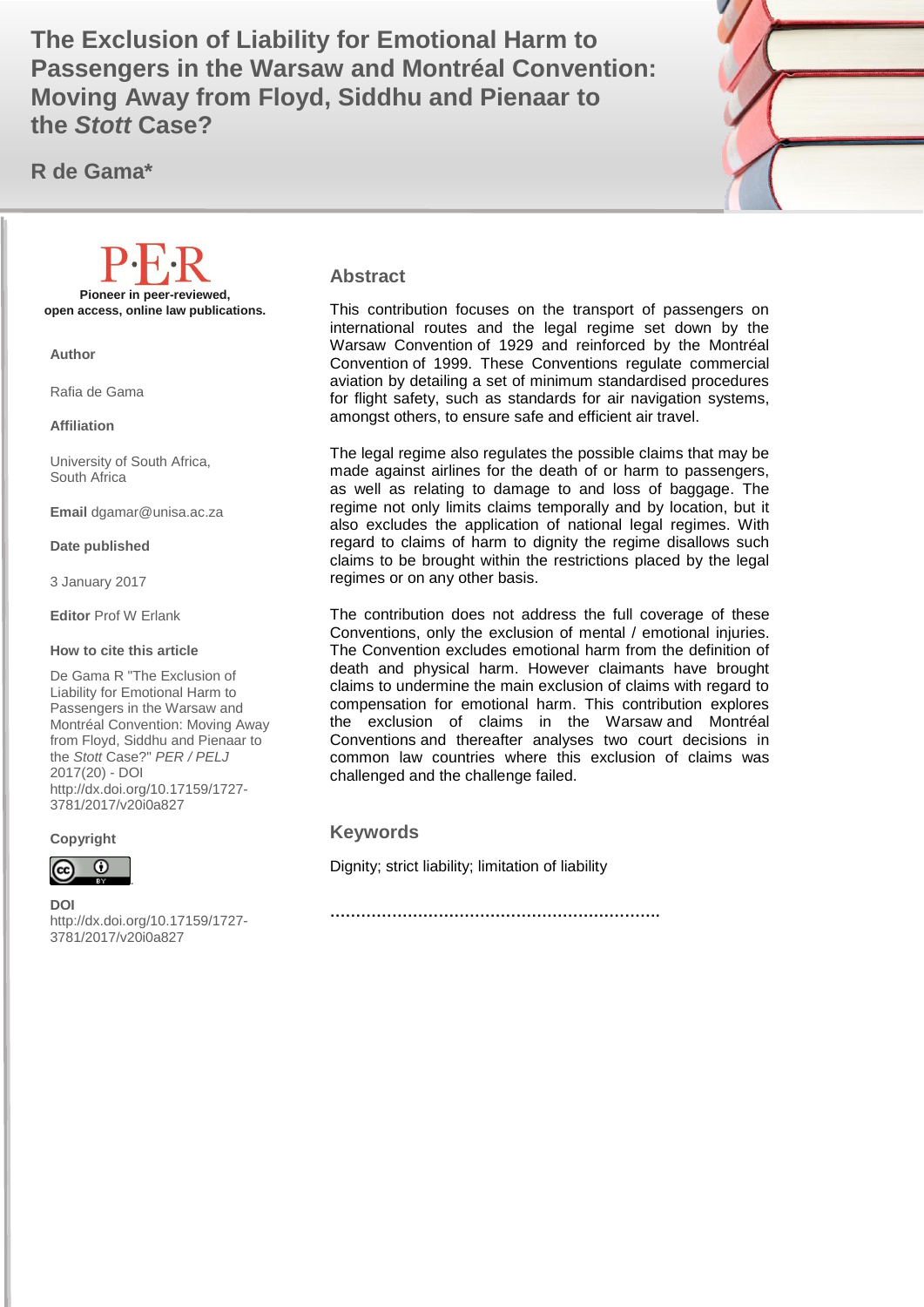# **1 Introduction**

In the first half of the 20<sup>th</sup> century, due to outbreak of the First and Second World Wars and the use of aircraft for military purposes, innovations took place in plane design, which changed the nature of military and civil aviation. The improvement in plane design meant that carrying capacity increased. Countries could transport passengers and mail across longer distances, allowing for cross-continental flights. This contribution focuses on the transport of passengers on international routes and the legal regime set down by the *Warsaw Convention* of 1929 and reinforced by the *Montréal Convention* of 1999. These Conventions regulate commercial aviation by detailing a set of minimum standardised procedures for flight safety, such as standards for air navigation systems, amongst others, to ensure safe and efficient air travel.

The legal regime also regulates the possible claims that may be made against airlines for the death of or harm to passengers, as well as relating to damage to and loss of baggage. The regime not only limits claims temporally and by location, but it also excludes the application of national legal regimes. With regard to claims of harm to dignity the regime disallows such claims to be brought within the restrictions placed by the legal regimes or on any other basis.

The above restrictions and exclusions may be simply illustrated thus. John and Thabo are travelling from Johannesburg to Shanghai and John had asked for a vegetarian meal. John is told his meal option is not available. John feels mental anguish. Thabo, on the other hand, gets bumped by the food trolley, and his hand is slightly injured. As they disembark in Shanghai, John hurts his leg as the aerobridge is not secured closely enough to the airplane. Upon their return to Johannesburg, both John and Thabo would like to sue for the harm they suffered. Thabo will be told by his lawyers that he has a case against the airline. John will have a case for the leg injury against the airport authority in Shanghai, but no case against the airline. The food mix-up and the bump by the trolley both occurred on the plane, while both passengers travelled on an international flight. John's claim is excluded, and he may further not put forward a delictual claim.

The contribution does not address the full coverage of these Conventions, only the exclusion of mental / emotional injuries. The Convention excludes emotional harm from the definition of death and physical harm. However claimants have brought claims to undermine the main exclusion of claims with regard to compensation for emotional harm. This contribution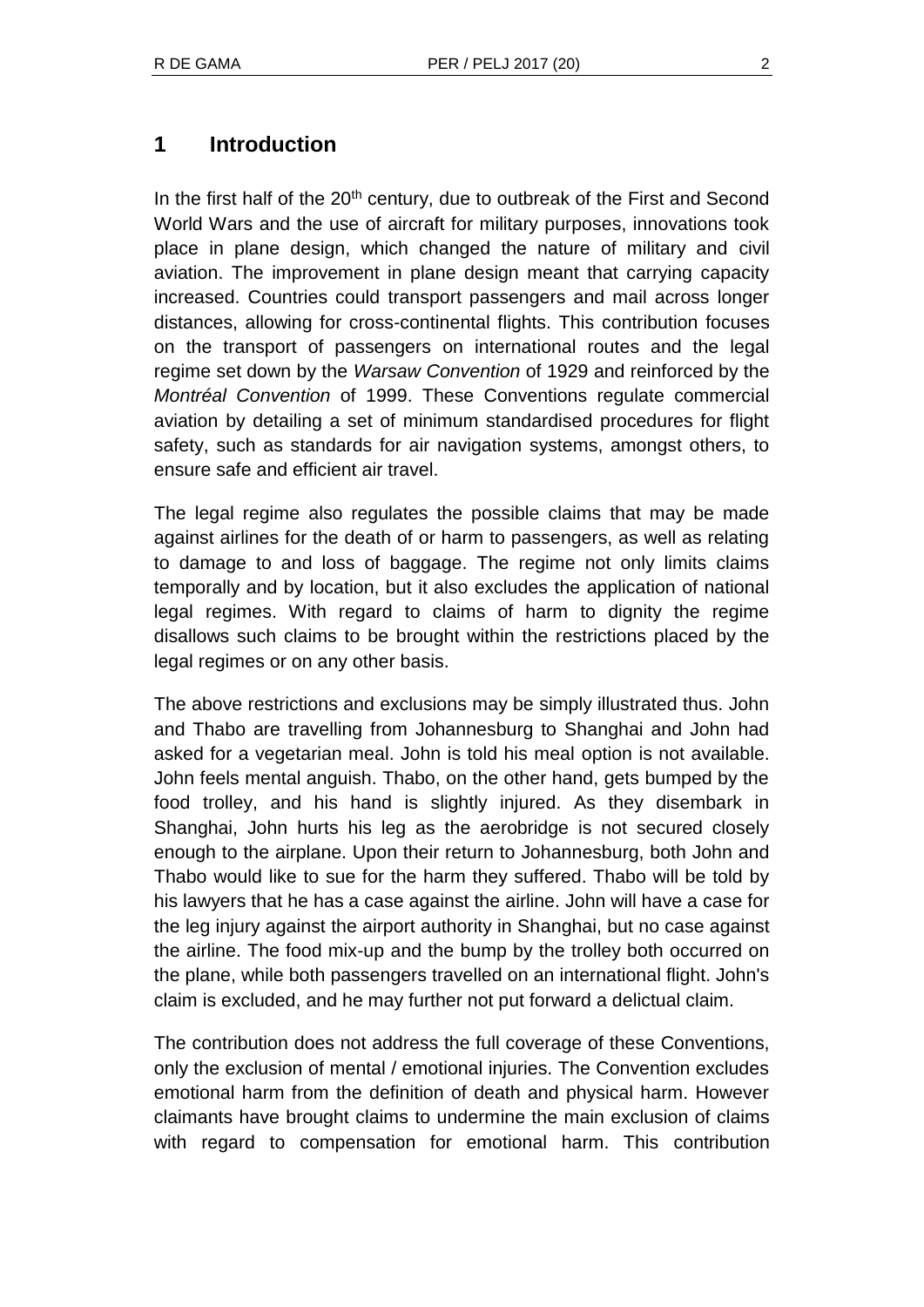explores the exclusion of claims in the *Warsaw* and *Montréal Conventions* and thereafter analyses two court decisions in common law countries where this exclusion of claims was challenged and the challenge failed. However the *obiter dictum* in the cases does indicate a change in the attitude towards the ethical validity of the exclusion. The judicial mood and tone in the judgements sets up the conclusion of this contribution, which endeavours to clarify the possible way forward in decision-making with respect to the exclusion.

# **2 Warsaw and Montréal Convention limitations and exclusions**

The *Montréal Convention*, formally known as the *Convention for the Unification of Certain Rules for International Carriage by Air*, was meant to unify the rules pertaining to the minimal rules adhered to by carriers when undertaking the international carriage of passengers, baggage and goods.<sup>1</sup> This Convention was entered into by 152 of the 191 possible countries<sup>2</sup> and follows the *Warsaw Convention* (1929)<sup>3</sup> and its antecedent protocols. For the purposes of this case discussion it is imperative to set out the following: firstly, that any claim arising from international carriage howsoever founded can be brought before a court only within the confines of the rules set down in the *Warsaw* and *Montréal Conventions*. 4 Secondly, that the liability of the carriers is strict. There is no need to assert or purpose in asserting that no fault on the part of the carrier or its staff occurred.<sup>5</sup> Thirdly, there is exclusion to any claim of a harm of an emotional nature, as harm is limited to bodily injury.<sup>6</sup>

It is necessary to set out that in the two aforementioned Conventions the limitations and exclusions are the same.<sup>7</sup> For the purposes of this

l Rafia de Gama. LLB LLM (University of Pretoria). Lecturer, University of South Africa (UNISA). Email: dgamar@unisa.ac.za.

<sup>1</sup> Section II of the *Convention for the Unification of Certain Rules for International Carriage by Air* (1999) (*Montréal Convention*) deals with the consignment of goods while Chapter III deals with liability for harm to passengers or damage to luggage.

<sup>&</sup>lt;sup>2</sup> Anon Date Unknown http://tinyurl.com/hbas4r2.<br>2. Convention for the Unification of Cortain Bulge

<sup>3</sup> *Convention for the Unification of Certain Rules Relating to International Carriage by Air* (1929) (*Warsaw Convention*).

<sup>4</sup> The *Warsaw Convention* specifically provided this in a 24 and the *Montreal Convention* in a 29.

<sup>5</sup> In the *Warsaw Convention* according to a 21 the carrier could raise the defence that the injured passenger caused or contributed to the injury, and could thus be exonerated in part or wholly. The *Montreal Convention* states the same in a 20.

<sup>6</sup> In the *Warsaw Convention*, a 17; also in the *Montreal Convention*, a 17.

<sup>7</sup> In this contribution I will provide the correlating article in the *Warsaw Convention* in footnotes.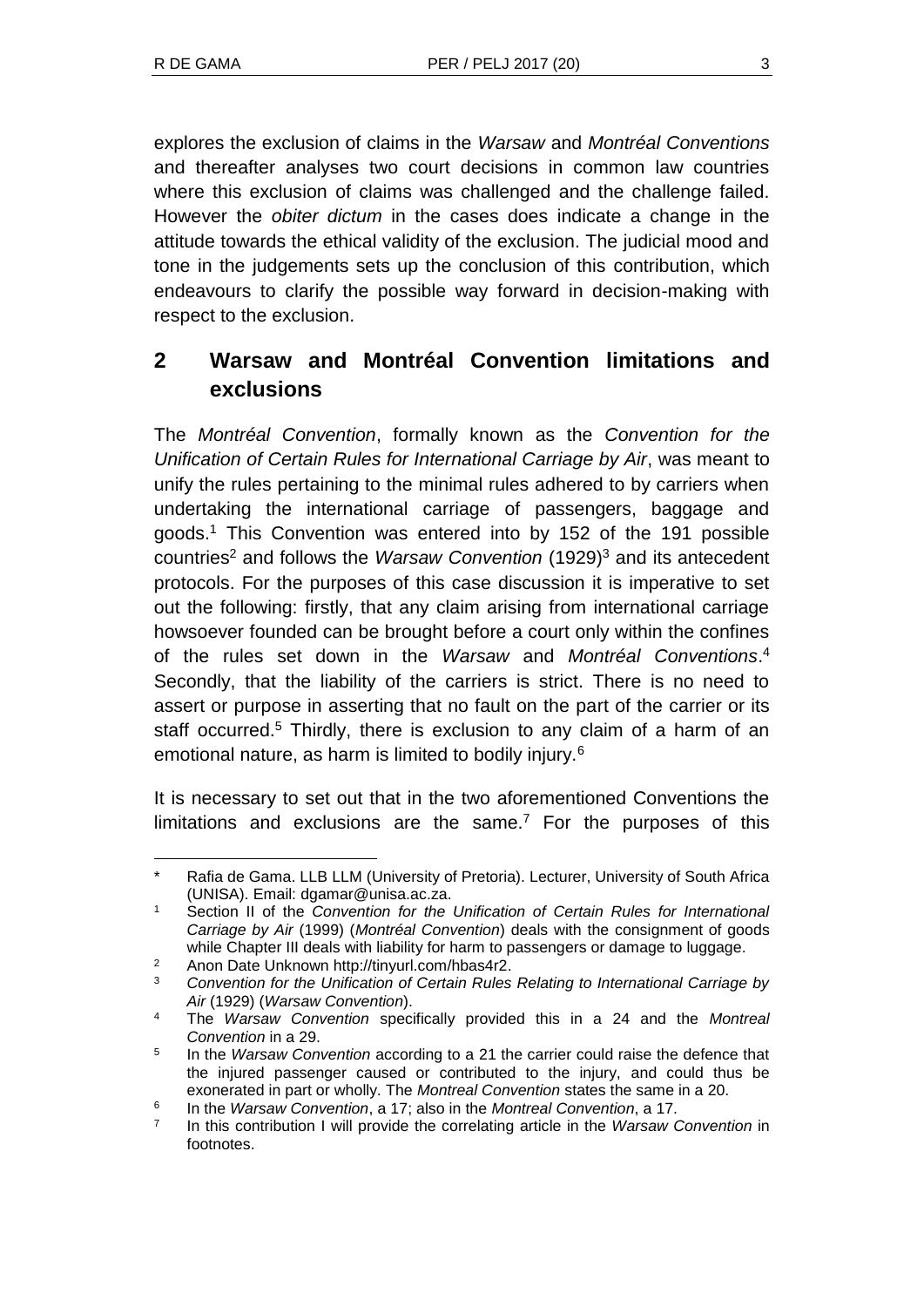contribution, therefore, reference will be made to the articles contained in the *Montréal Convention* only, namely article 29<sup>8</sup> which is the basis of all and any claims in a court of law, and which must be read with article  $21(1)$ ,<sup>9</sup> which deals with compensation for injury or death.

In article 29<sup>10</sup> of the *Montréal Convention* the basis of any and all claims is limited to the Convention only.

In the carriage of passengers, baggage and cargo, any action for damages, however founded, whether under this Convention or in contract or in tort or otherwise, can only be brought subject to the conditions and such limits of liability as are set out in this Convention …

Article 21<sup>11</sup> sets out further limitations on the compensation for strict liability and fault liability by specifically stating:

For damages arising under paragraph 1 of Article 17 not exceeding 100,000 Special Drawing Rights for each passenger, the carrier shall not be able to exclude or limit its liability.<sup>12</sup>

Article  $21(2)^{13}$  does allow for a liability which exceeds the 100,000 Special Drawing Rights the carrier may bring into fault liability. It is important to note that this is allowed from the point where the damages exceed 100,000 Special Drawing Rights.

The carrier shall not be liable for damages arising under paragraph 1 of Article 17 to the extent that they exceed for each passenger 100,000 Special Drawing Rights if the carrier proves that: (a) such damage was not due to the negligence or other wrongful act or omission of the carrier or its servants or agents; or (b) such damage was solely due to the negligence or other wrongful act or omission of a third party.

l <sup>8</sup> Article 24 of the *Warsaw Convention* limits any claims to the working of the Convention only, taking away the possibility of application of other customary international law rules or other conventions.

<sup>9</sup> Article 21(1) of the *Montreal Convention*.

<sup>10</sup> Article 29 of the *Montreal Convention*.

<sup>11</sup> Article 22 of the *Warsaw Convention* limits the claims as follows: "in the carriage of passengers the liability of the carrier for each passenger is limited to the sum of 125,000 francs. Where, in accordance with the law of the Court seized of the case, damages may be awarded in the form of periodical payments, the equivalent capital value of the said payments shall not exceed 125,000 francs. Nevertheless, by special contract, the carrier and the passenger may agree to a higher limit of liability …"

<sup>12</sup> Created in 1969 by the International Monetary Fund (IMF) to supplement a shortfall of preferred foreign exchange reserve assets, namely gold and the US dollar, the value of an XDR (SDR) is defined by a weighted currency basket of four major currencies: the US dollar, the Euro, the British pound, and the Japanese yen.

<sup>13</sup> Article 21(2) of the *Montreal Convention*.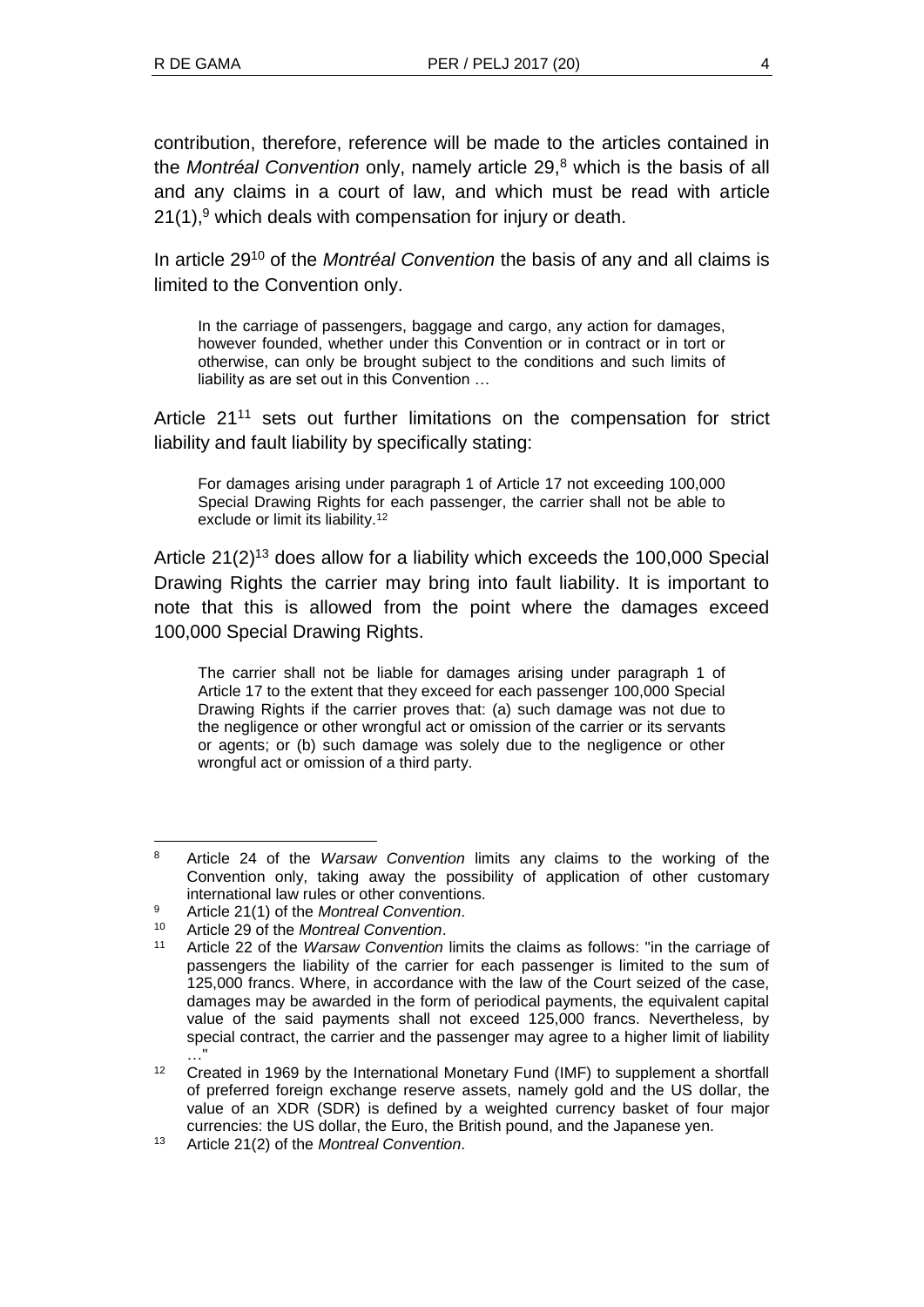Article 17(1)<sup>14</sup> of the *Montréal Convention* deals with the liability of the airline for death and injury to passengers and states:

The carrier is liable for damage sustained in case of the death or bodily injury of a passenger upon condition only that the accident which caused the death or injury took place on board the aircraft or in the course of any of the operations of embarking or disembarking.

Article 17(1) is the article that has been thought questionable as passengers feel that they should be allowed to claim for indignity or emotional harm suffered while having suffered minimal or no physical injury. A claim of this nature can be brought only by using the *Montréal Convention* and only if the death or bodily injury occurred during the operation of the aircraft or embarkation or disembarkation. The limits are severe. The limitations on liability are bolstered by the limitations on the compensation. These limits were the result of careful negotiations to incorporate strict liability.<sup>15</sup>

To illustrate: If the following three passengers, Tom, Mary, and Peter were booked on an international flight, and Peter fell on the moving walkway on the way to board the plane, he would not have a claim. If Tom, once seated and in flight, asked for coffee that was then spilled on him, he would have a claim. If Mary, once seated, nervously asked for her fourth drink and was called a "slut" by an airhostess, she would have no claim.

# **3 Provenance of the assault**

With the exponential increase in air travel since the *Warsaw Convention*, the limitations have been questioned in the last two decades. Initially the need to protect the fledging air transport sector was instrumental in making agreement on the limitations possible, and later the involvement of public monies may have played a role.<sup>16</sup> The protection of the fledging aviation industry was a initially priority, $17$  especially as it was accepted that there was a need to severely limit emotional damage in the same manner

l <sup>14</sup> Article 17 of the *Warsaw Convention* sets out exclusions as follows: "The carrier is liable for damage sustained in the event of the death or wounding of a passenger or any other bodily injury suffered by a passenger, if the accident which caused the damage so sustained took place on board the aircraft or in the course of any of the operations of embarking or disembarking".

<sup>15</sup> Cunningham 2008 *Vanderbilt J Transnat'l L* 1048; *Siddhu v British Airways Plc / Abnett (known as Sykes) v British Airways Plc* 1997 1 All ER 193 (further referred to as *Siddhu*).

<sup>16</sup> Cunningham 2008 *Vanderbilt J Transnat'l L* 1047.

<sup>17</sup> Cunningham 2008 *Vanderbilt J Transnat'l L* 1047.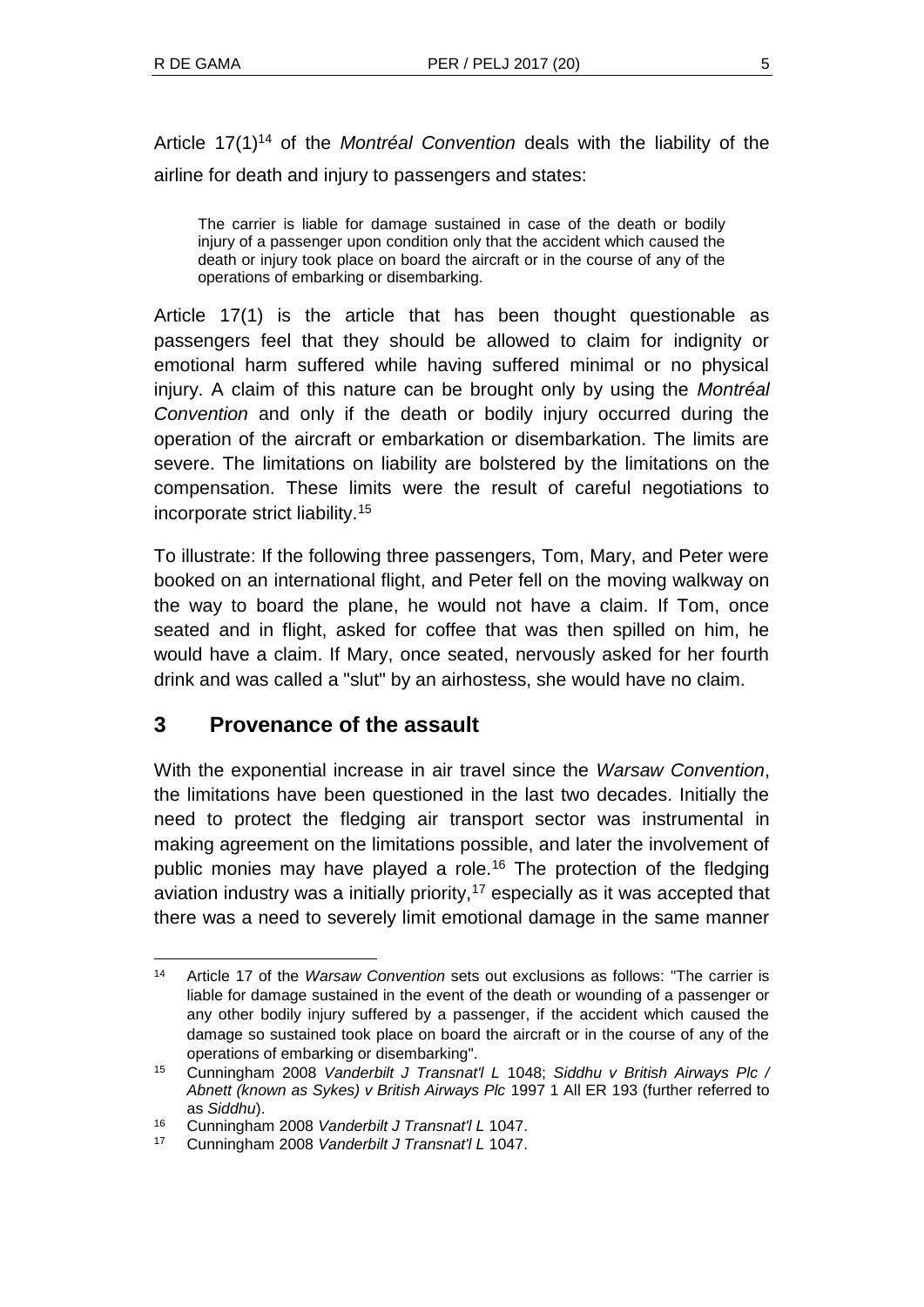as the other damages were limited.<sup>18</sup> The adherence to this position in the 1999 *Montréal Convention* is controversial, however, as the initial *ratio* for the limitation has fallen away.<sup>19</sup>

The negotiation of *Montréal Convention* specifically points to this controversy.<sup>20</sup> The purpose of the Convention was to modernise the regulation of an industry that was well established.<sup>21</sup> As the proceeding cases will show, the limitations in place under the *Warsaw Convention* were very restrictive. There are limitations on what kind of harm is claimable and on the amounts claimable. The *travaux preparatoire* clearly show a discussion specifically on the exclusion of claims for mental injury by the majority of the state parties. In fact, nearly all states agreed that the exclusion was no longer necessary.<sup>22</sup> It was clear to the chairman of the conference that the delegates had agreed to broaden the ground for claims.<sup>23</sup> The only vocal critic was the IATA observer.<sup>24</sup> The issue for the delegates was really only how to word the inclusion of mental injury. There were divergent proposals as to how the provision should be formulated.<sup>25</sup> In fact the retention of the wording employed in Warsaw is actually surprising if one reads the discussion that occurred over the 18 days of the convention. The wording as retained allows for claims for mental (inclusive of emotional) harm if it flows from physical injury.

The two possible issues that would give rise to the ethical questionability are; one that emotional harm claims are excluded altogether not only under the Convention but through the use of any other laws. Second, even if allowed under very limited circumstances there are limitations on the amount claimable. This case note sets out the recent case law on the former. The cases deal with the possibility of claiming outside of the purview of the Convention which allows for claims for bodily harm only.

<sup>18</sup> Cunningham 2008 *Vanderbilt J Transnat'l L* 1047.

<sup>19</sup> Cunningham 2008 *Vanderbilt J Transnat'l L* 1052.

<sup>20</sup> The drafting and redrafting of a 17 in the pre-*Montrea*l days, trying to modernise the *Warsaw Convention* piecemeal through many amendments, give credence to this statement. Abeyratne 2000 *J Air L & Com* 226-227.

<sup>&</sup>lt;sup>21</sup> This sentiment is expressed in the preamble thus "RECOGNIZING the need to modernize and Consolidate the Warsaw Convention and related instruments …".

<sup>22</sup> Chouest 2009 *IALP* 165.

<sup>23</sup> Chouest 2009 *IALP* 165.

<sup>24</sup> Chouest 2009 *IALP* 167.

<sup>25</sup> Chouest 2009 *IALP* 167.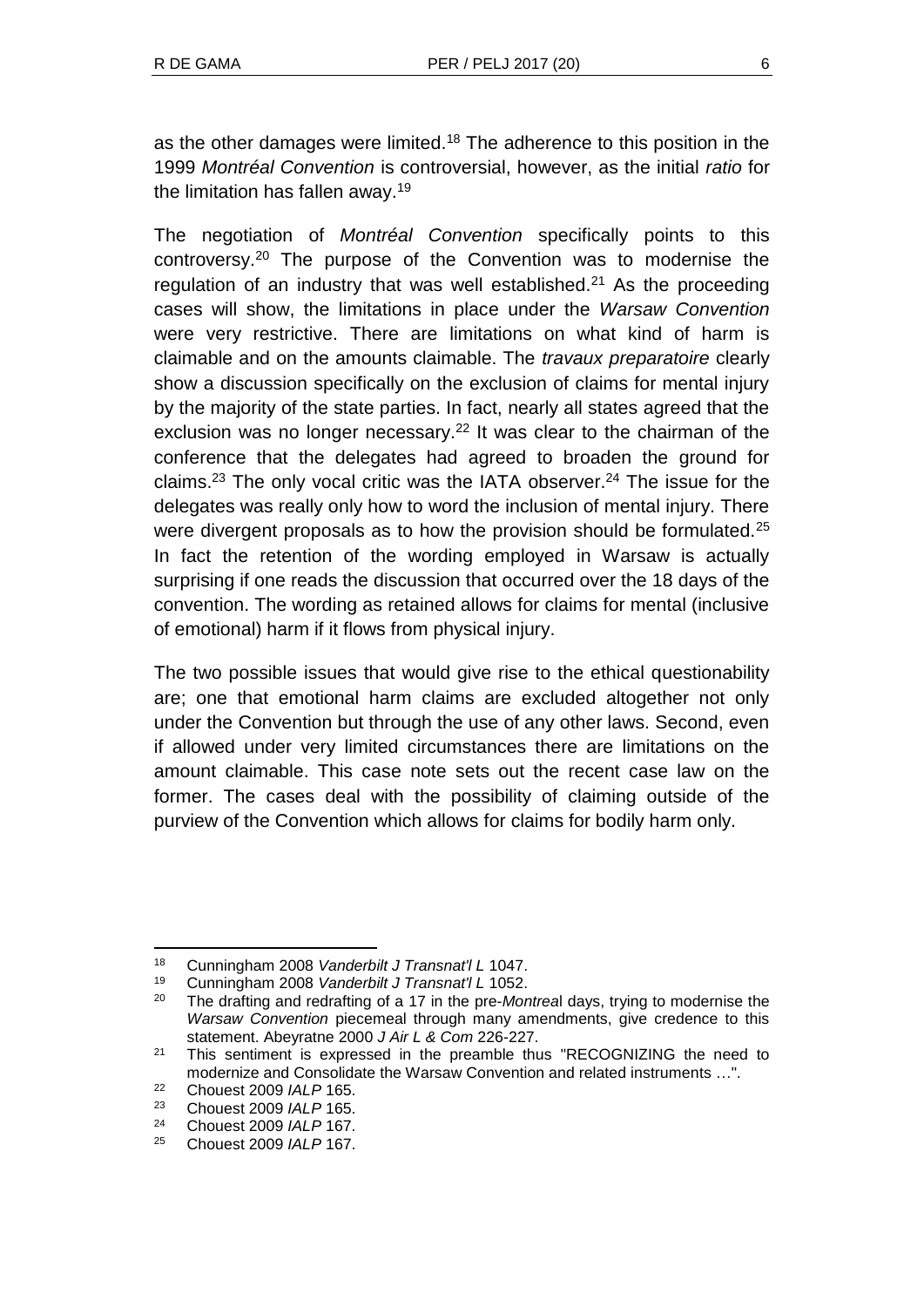As previously stated, reference is made to cases decided in common law jurisdictions only. *Stott*<sup>26</sup> was heard in an English court (the House of Lords), and *Pienaar<sup>27</sup>* was heard in a South African court. The cases of Sidhhu<sup>28</sup> and *Floyd*<sup>29</sup> are the foremost authority<sup>30</sup> for the interpretation of the presence of exclusion and the possibility of raising a claim under legislation or under national law in a common law jurisdiction. In the most recent case the minority Lord, Lady Hale, refers not only to the inequity of the exclusion but to the possibility of utilising other rules such as the *ius cogens* rule<sup>31</sup> against torture in international law to circumvent the Convention. This pronouncement comes as greater rule-making in national and regional laws occurs to protect human rights to dignity, including emotional stability.<sup>32</sup>

The similar exclusions provided for in the *Montreal Convention* have already been challenged in the Court of Justice of the European Union (CJEU).<sup>33</sup> According to the CJEU the *Montreal Convention* was not to have exclusive application in a case of delayed passengers and passengers could claim using the Regulation 261/2004.<sup>34</sup> This shows an understanding on the part of CJEU that regional regulation such as the 261/2004 may allow the making of certain inroads into the hitherto forbidden land of psychological harm.

# *3.1 Siddhu and Floyd*

Though these cases are 20 years old and were decided under the *Warsaw Convention*, a short foray into the reasons for the decisions is necessary. Both cases dismissed claims for psychological injury that was not linked to any physical injury or to the physical injury actually suffered.

<sup>30</sup> Radosevic 2013 *Air & Space Law* 98.

l <sup>26</sup> *Stott v Thomas Cook Tour Operators Limited* 2014 UKSC 15 (further referred to as *Stott*).

<sup>27</sup> *Potgieter v British Airways Plc* 2005 3 SA 133 (C) (further referred to as *Potgieter*).

<sup>28</sup> *Siddhu v British Airways Plc / Abnett (known as Sykes) v British Airways Plc* 1997 1 All ER 193.

<sup>29</sup> *Eastern Airlines, Inc v Floyd* 499 US 530 (1991) (further referred to as *Floyd*).

<sup>31</sup> A fundamental principle of international law that is accepted by the international community of states as a norm from which no derogation is permitted.

<sup>32</sup> Chouest 2009 *IALP* 162; Radosevic 2013 *Air & Space Law* 96.

<sup>33</sup> *Nelson v Lufthanza* C 581/10 and *TUI Travel v Civil Aviation Authority* C 629/10. These were then followed in a court in Illinois in the case of *Giannopolous v Iberia SA* 2012 WL 5383271 (ND Ill 2012)

<sup>34</sup> Radosevic 2013 *Air & Space Law* 100.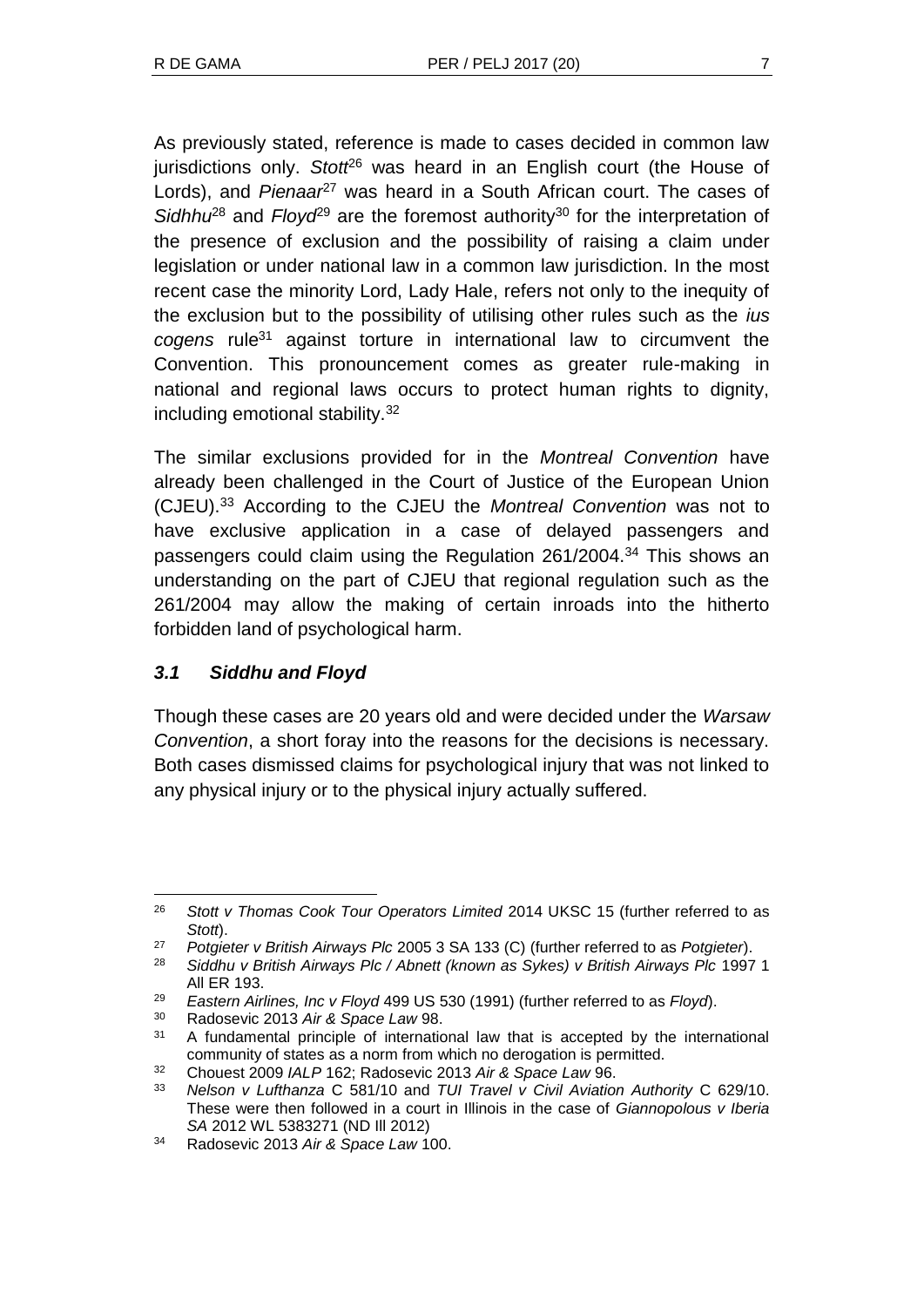In dismissing the *Siddhu* claim, the House of Lords was unanimous. Lord Hope<sup>35</sup> found that the wording of articles 17, 18, 19, and 24 of the *Warsaw Convention*<sup>36</sup> gave no grounds to look outside of the Convention where the limitations and exclusions as set out in the Convention applied. This was discerned from the wording,<sup>37</sup> the *travauax prepratoire,*<sup>38</sup> and the specific Act<sup>39</sup> that promulgated the Treaty into English law.

In the *Floyd* case, great mental trauma was suffered by the passengers when the engines of the plane failed, they were told that there would be an emergency landing in the Atlantic Ocean, but the engines were eventually restarted and the plane landed at Miami Airport, the airport of departure.<sup>40</sup> The Supreme Court in United States ruled that there was no claim and it, too, based its decision on the Convention and the *traveuax preparatoire*. 41

It was noted in the Siddhu decision that even though the Convention refers in its title to "certain rules", the first article specifically states that the Convention applies to all international air carriage.<sup>42</sup> Secondly, it is necessary to note that the Convention is a harmonisation of particular rules, and therefore those oset down are the only agreed rules for that specific situation.<sup>43</sup>

In *Floyd*, too, the Supreme Court found that mental injury was not a consideration<sup>44</sup> and that the emphasis in the drafting of the Convention had been on protecting a fledgling industry.<sup>45</sup>

The meaning of the phrase "however founded" and the exclusion to be found therein were the main focus of the judgment. The wording of the English translation was compared with that of the initial French wording "*à quelque titre que ce soit* ", as found in article 24.

1. Dans les cas prévus aux articles 18 et 19 toute action en responsabilité, à quelque titre que ce soit, ne peut être exercée que dans les conditions et

<sup>&</sup>lt;sup>35</sup> Speaking on the behalf of all the Lords.<br><sup>36</sup> This ages dealt with the *Mergeus* Com-

<sup>36</sup> This case dealt with the *Warsaw Convention*. As stated above, the rules regulating the transport of passengers by air have not changed in essence with the advent of the *Montreal Convention*.

<sup>37</sup> *Siddhu* 438-440.

<sup>38</sup> *Siddhu* 442.

<sup>39</sup> *Siddhu* 442.

<sup>40</sup> *Floyd* 499.

<sup>41</sup> *Siddhu* 448.

<sup>42</sup> Article 1(1) of the *Warsaw Convention* refers to "all international carriage of persons, baggage or cargo performed by aircraft for reward".

<sup>43</sup> This is an important factor in the *Stott* case, which will be discussed below.

<sup>44</sup> *Siddhu* 448.

<sup>45</sup> Cunningham 2008 *Vanderbilt J Transnat'l L* 1047; also *Floyd* 499.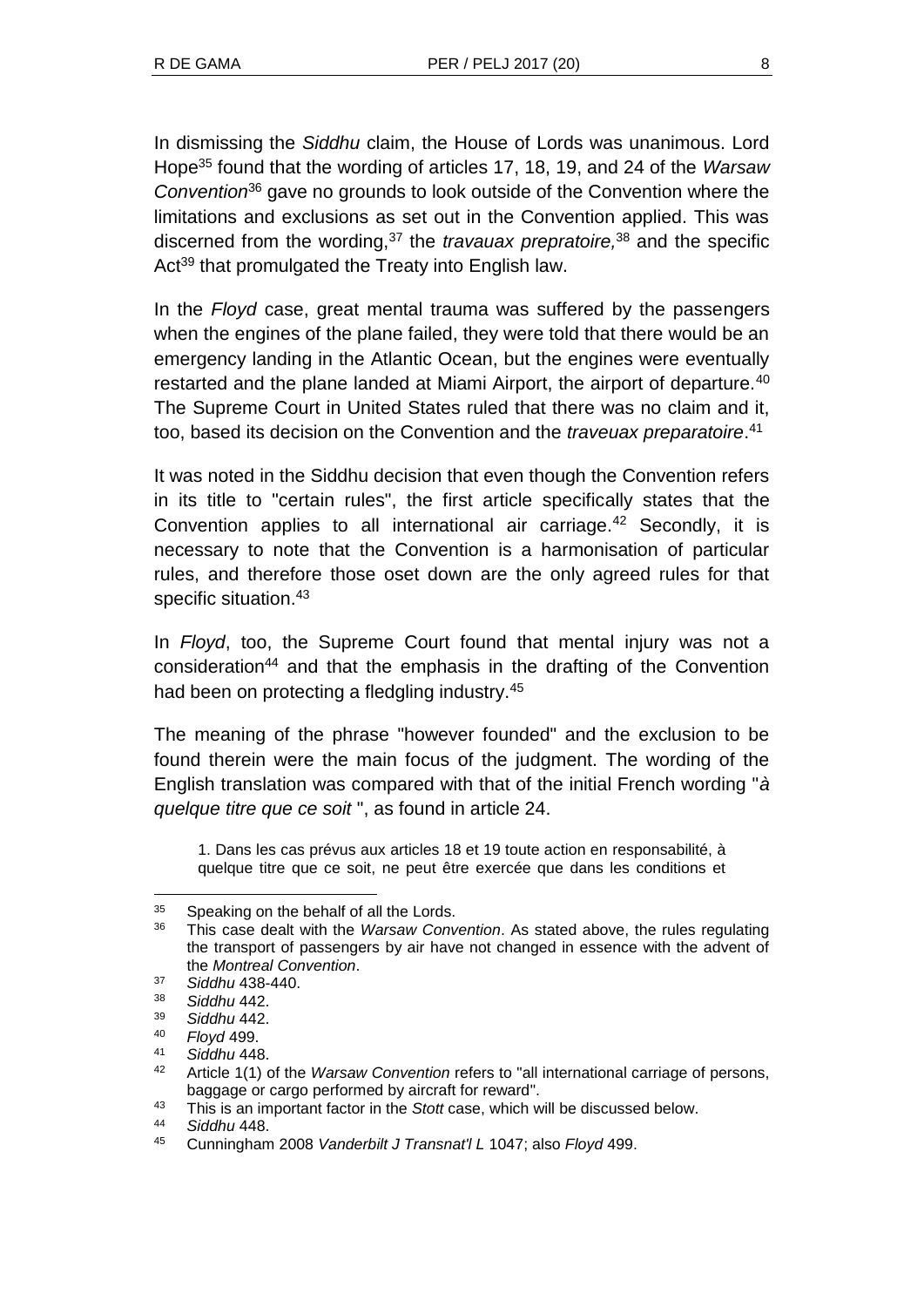limites prévues par la présente Convention. 2. Dans les cas prévus à l'article 17, s'appliquent également les dispositions de l'alinéa précédent.

The exclusion of any other basis of action, contractual or delictual, if an international carriage by air is undertaken has to be read with the restricted wording of "bodily harm" or *lésion corporelle* as set out in article 17.

… leur transport peut être régi par la Convention de Varsovie qui, en général, limite la responsabilité du transporteur en cas de mort ou de lésion corporelle, ainsi qu'en cas de perte ou d'avarie des bagages.<sup>46</sup>

The cases that are the foremost authority (*régi*) interpreted the term "*en cas*" to cover only cases where a passenger died or where bodily harm occurred during international carriage by air. Lord Hope found that there was no difference in meaning between the official French text and the translated English text and that both meant that the Convention would apply exclusively on matters of international carriage by air, and for cases where harm or injury to passengers had occurred such injury had to relate to a physical injury. The House of Lords stated:

[it] was not designed to provide remedies against the carrier to enable all losses to be compensated. It was designed instead to define those situations in which compensation was to be available. So it set out the limits of liability and the conditions under which claims to establish that liability, if disputed, were to be made. A balance was struck, in the interests of certainty and uniformity.<sup>47</sup>

The impact of the balance, unfair as it may seem, could not be avoided, in that the claim for compensation under any other law, including English law, would fail.

All the obvious cases in which the carrier ought to accept liability were provided for. But, as one of the French delegates to the Warsaw Convention, Mr. Ripert, observed when the definition of the period of carriage was being discussed, there are an infinite variety of cases not all of which can be put in the same formula. No doubt the domestic courts will try, as carefully as they may, to apply the wording of article 17 to the facts to enable the passenger to obtain a remedy under the Convention. But it is conceded in this case that no such remedy is available.<sup>48</sup>

This judgement of the highest court in England set the course for future interpretation.

 $\overline{a}$ 

<sup>46</sup> The French text of the *Warsaw Convention* is the authoritative text.

<sup>47</sup> *Siddhu* 442.

<sup>48</sup> *Siddhu* 442.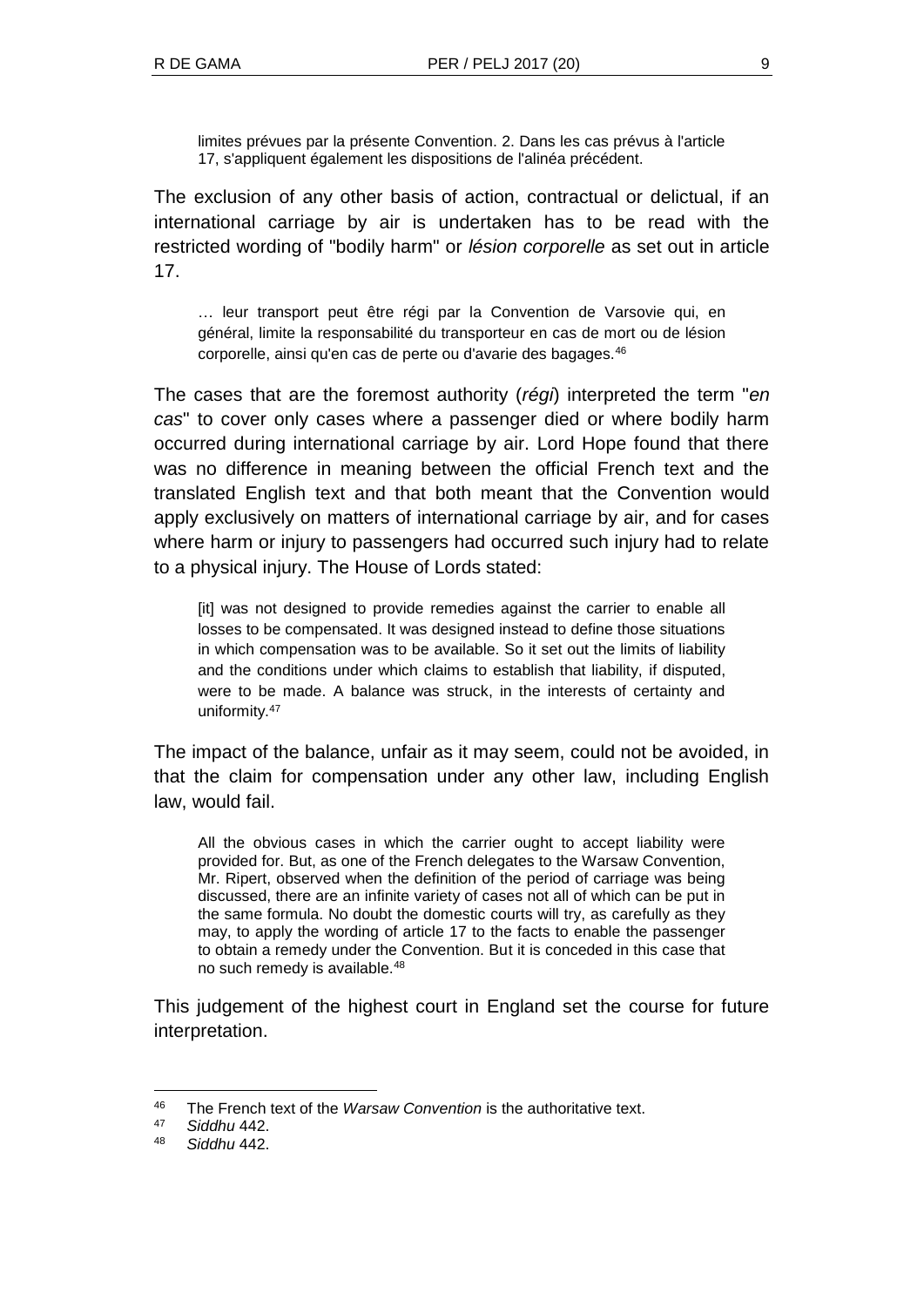The Supreme Court limited its investigation to the meaning of *lesion corporelle* and the exclusion of mental injury. However *Floyd* did allow for a small glimmer.

[W]e express no view to whether passengers can recover for mental injuries that are accompanied by physical injuries.<sup>49</sup>

### *3.2 Potgieter***<sup>50</sup>**

This case was decided in the South African High Court in the Cape in 2005,<sup>51</sup> where Judge Davis had to decide whether or not to uphold an exception to a claim under *actio inuriarum<sup>52</sup>* under South African common law.<sup>53</sup> The exception was that the *Warsaw Convention* applied exclusively and that there was no claim under any other law that could be brought.<sup>54</sup>

The incident occurred on a flight from Cape Town to London. The plaintiff was traveling with his mother and his boyfriend. When the announcement that the plane would shortly land at London Heathrow was made he kissed his boyfriend. He was told by the flight attendant to stop, as his action was making other people uncomfortable, and was told again by a senior flight attendant when he ignored the first request. This was a humiliating and traumatising experience. The plaintiff felt hurt and claimed that his dignity had been violated.

The claim was brought under the South African delict *actio inuriarum*. 55 *Actio inuriarum* is defined as

…the action for damages open to a plaintiff who can show that the defendant has committed an intentional wrongful act, which constitutes an aggression upon his person, dignity or reputation.<sup>56</sup>

The plaintiff argued that the Convention had to be interpreted as dealing with certain types of incidents only, and that other incidents should be allowed to be brought under national laws as applicable.

<sup>49</sup> *Floyd* 552.

<sup>50</sup> *Potgieter v British Airways Plc* 2005 3 SA 133 (C).

Also known as the Cape High Court.

<sup>&</sup>lt;sup>52</sup> An action for delict which "not only seeks to protect an individual's dignity and reputation but also his or her physical integrity".

<sup>53</sup> South African common law is a mixed legal system comprising of Roman Dutch law and English law.

<sup>54</sup> Radosevic 2013 *Air & Space Law* 96.

<sup>55</sup> *O'Keefe v Argus Printing and Publishing Co Ltd* 1954 3 SA 244 (C) 247.

<sup>56</sup> As approved in *Moake v Reckitt & Colman (Africa) Ltd* 1968 3 SA 98 (A) 104.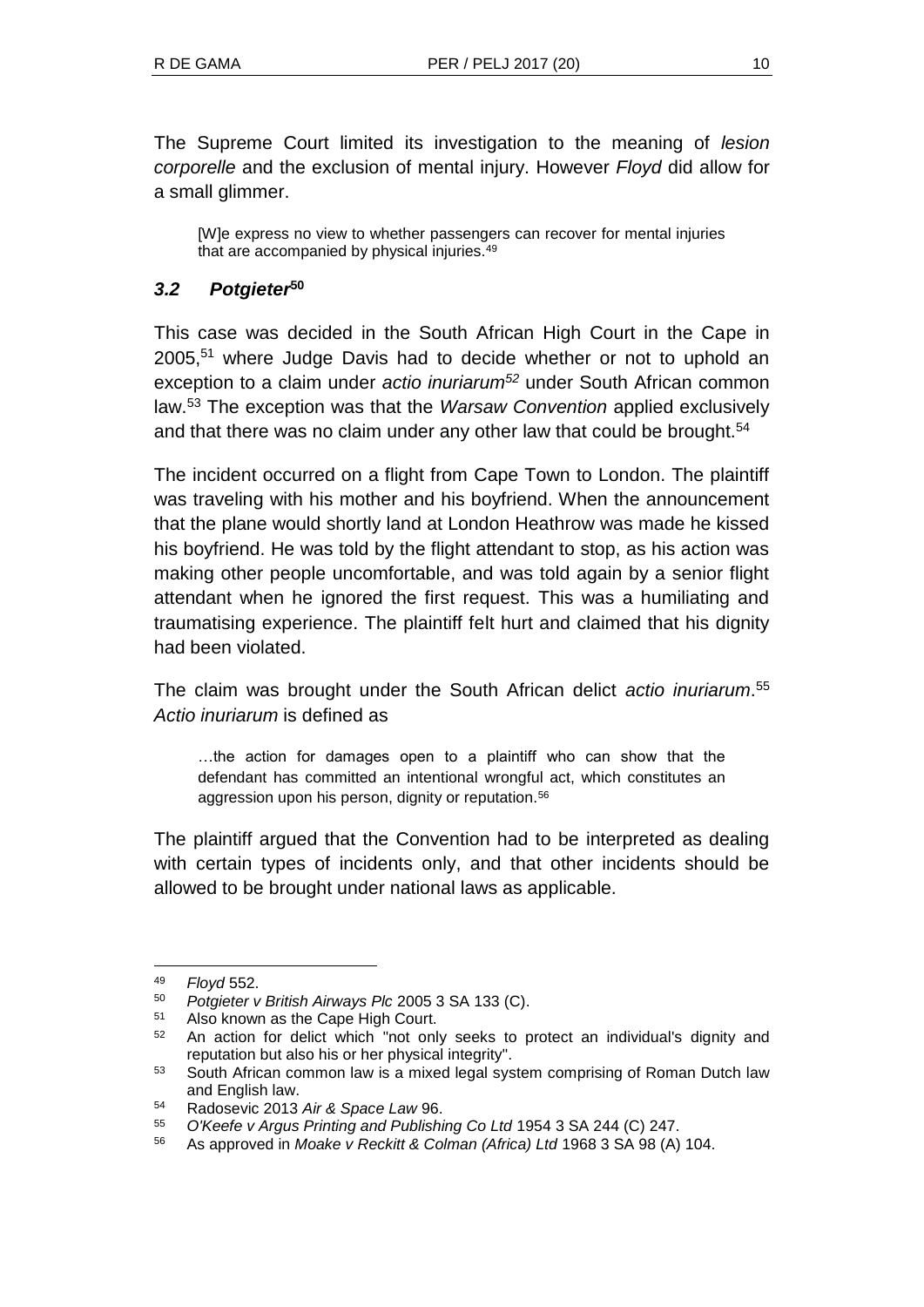Judge Davis, following the current legal tradition in South African courts, looked not only at the international treaty but also engaged in a comparative exercise by looking at cases in common jurisdictions and in Europe. The cases that stand out are the *Siddhu* House of Lords decision, the US Supreme Court decision<sup>57</sup> that was decided similarly to *Floyd*, and the French *cour du cassation* decision.<sup>58</sup> The overwhelming majority of decisions outside of the French decision agreed with the *Siddhu* decision discussed above.<sup>59</sup> According to this consensus the combined reading of article 17 and article 24 of the *Warsaw Convention* is accepted as excluding harm not linked to the body, and excludes claims under other laws for harm during international carriage by air.<sup>60</sup>

The French decision, deemed to be a lone "wayward" decision by Judge Davis and therefore dismissible, decided that the French wording in article 24, where reference is made to "*en cas",* meant that claims under Convention were available for the specified cases as set out in articles 17 and 18, and this did not exclude the possibility of bringing a case under French law.<sup>61</sup> The facts of this case were similar to those in *Siddhu*, in that the case emanated from an incident of the detention of passengers during the Gulf War. The same set of facts and the application of the same Convention led to a diametrically different result. However, Judge Davies deemed this case an anomaly $62$  and the comparative investigation of jurisdictions outside of South Africa meant that the *Siddhu* interpretation of the Convention was applied, $63$  and that therefore Mr Pienaar was deemed to not have a claim under the *Warsaw Convention*, and denied a claim under the heading of *actio inuriarum* under the South African law of delict.

# *3.3 Stott***<sup>64</sup>**

 $\overline{a}$ 

Mr Stott was a special needs passenger in a wheelchair.<sup>65</sup> He was travelling with his wife.<sup>66</sup> A series of unfortunate events occurred on their journey back from holiday. First the airline was unable to give him a seat

<sup>58</sup> *Mohamed v British Airways Plc* (Civil Chamber 97-10268).

<sup>57</sup> *El Al Israel Airlines Lmited v Tsui Yuan Tseng* 525 US 155 (1999).

<sup>59</sup> *Potgieter* 3, dealing with the comparative interpretation of the *Warsaw Convention*.

<sup>60</sup> *Potgiete*r 4, dealing with the comparative interpretation of the *Warsaw Convention*.

<sup>61</sup> *Potgieter* 7, dealing with the comparative interpretation of the *Warsaw Convention*.

<sup>62</sup> Potgieter 9, dealing with the comparative interpretation of the *Warsaw Convention*, together with some lower court decisions in the United States and Canada, where the higher courts of law took decisions similar to that in *Siddhu*.

<sup>63</sup> Potgieter 11, dealing with the comparative interpretation of the *Warsaw Convention*.

<sup>64</sup> *Stott v Thomas Cook Tour Operators Limited* 2014 UKSC 1

<sup>65</sup> *Stott* para 7.

<sup>66</sup> *Stott* para 7.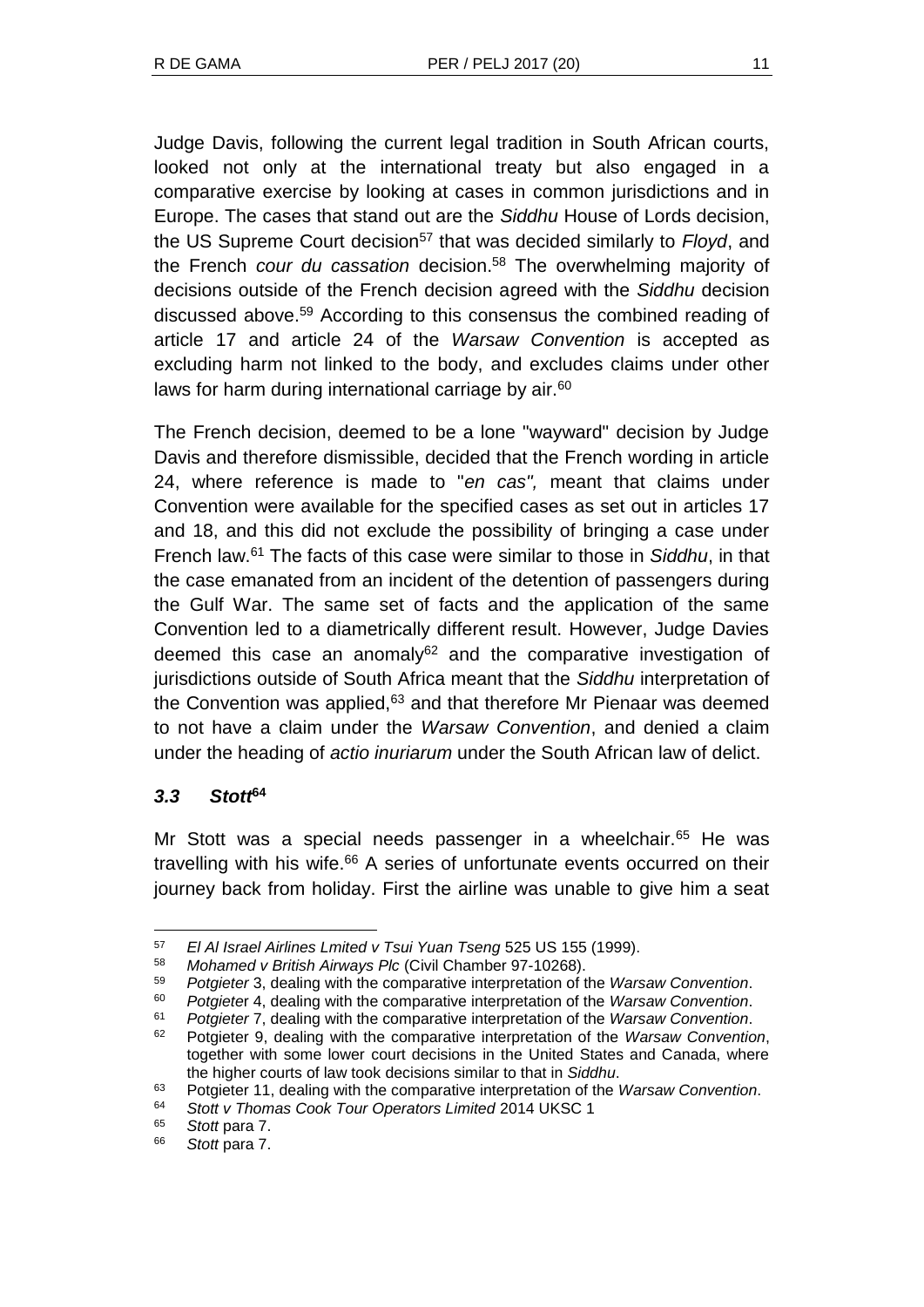next to his wife, whose care he required.<sup>67</sup> He had been told that this could be arranged on the airplane upon embarking.<sup>68</sup> When they embarked on the plane this had still not been arranged. He then fell out of his wheelchair and the flight attendants, instead of assisting him, asked the other passengers to step over him to get to their seats.<sup>69</sup> He suffered no bodily injury but was humiliated and suffered indignity. It was acknowledged by all parties to the trial that he had been treated in an undignified manner that humiliated him.<sup>70</sup>

The plaintiff sued his travel agency, Thomas Cook operators. The case went all the way to the House of Lords and the decision is the focus of this contribution. In fact, it is essential to note at this juncture that the court *a quo* sympathised with the plaintiff but felt unable to allow for any claims under the UK *Disability Discrimination Act*. 71 , With only one dissenting voice, that of Lady Hale, the Lords upheld the traditional view of the *Warsaw* and *Montréal Conventions*.

The argument put forward was interesting in that it referenced the famous 261 EU Regulation dealing with compensation for delays and denied boarding.<sup>72</sup> Regulation 261/2004 is deemed to provide compensation to passengers who face delays or cancellation. $73$  The regulation is controversial as it seems to enjoy a status outside of the *Warsaw* and *Montréal Conventions* and allows for claims.<sup>74</sup>

Two distinctions between the interaction of the DDA and the Conventions emerged. One was that though the DDA that the plaintiff relied on merely reflected EU Regulation 1107/2006 it contained no remedies that allowed for claims similar to those in Regulation 261/2004. Second, Regulation 261/2004 dealt with an area not covered by the *Warsaw* and *Montréal Conventions*. The Conventions do not provide any form of remedy in the case of delays or cancellation and up to that point airlines happily excluded any such claims through the contract of carriage. Therefore, in

<sup>67</sup> *Stott* para 7.

<sup>68</sup> *Stott* para 7.

<sup>69</sup> *Stott* para 7.

Stott para 7.

<sup>71</sup> *Disability Discrimination Act*, 1995, referred to as DDA. The consolidated legislative framework on transport and disability is currently set out in Part 12 of the *Equality Act,* 2010. The *Equality Act, 2010 is based on EU Regulation 1107/2006.*

<sup>72</sup> *Regulation 261/2004/2004 of the European Parliament and of the Council* (2004) is a Regulation establishing common rules on compensation and assistance to passengers in the event of denied boarding, flight cancellations, or long delays of flights.

<sup>73</sup> Article 2 of the *Regulation 261/2004/2004*.

<sup>74</sup> Under a 7 of the *Regulation 261/2004/2004*.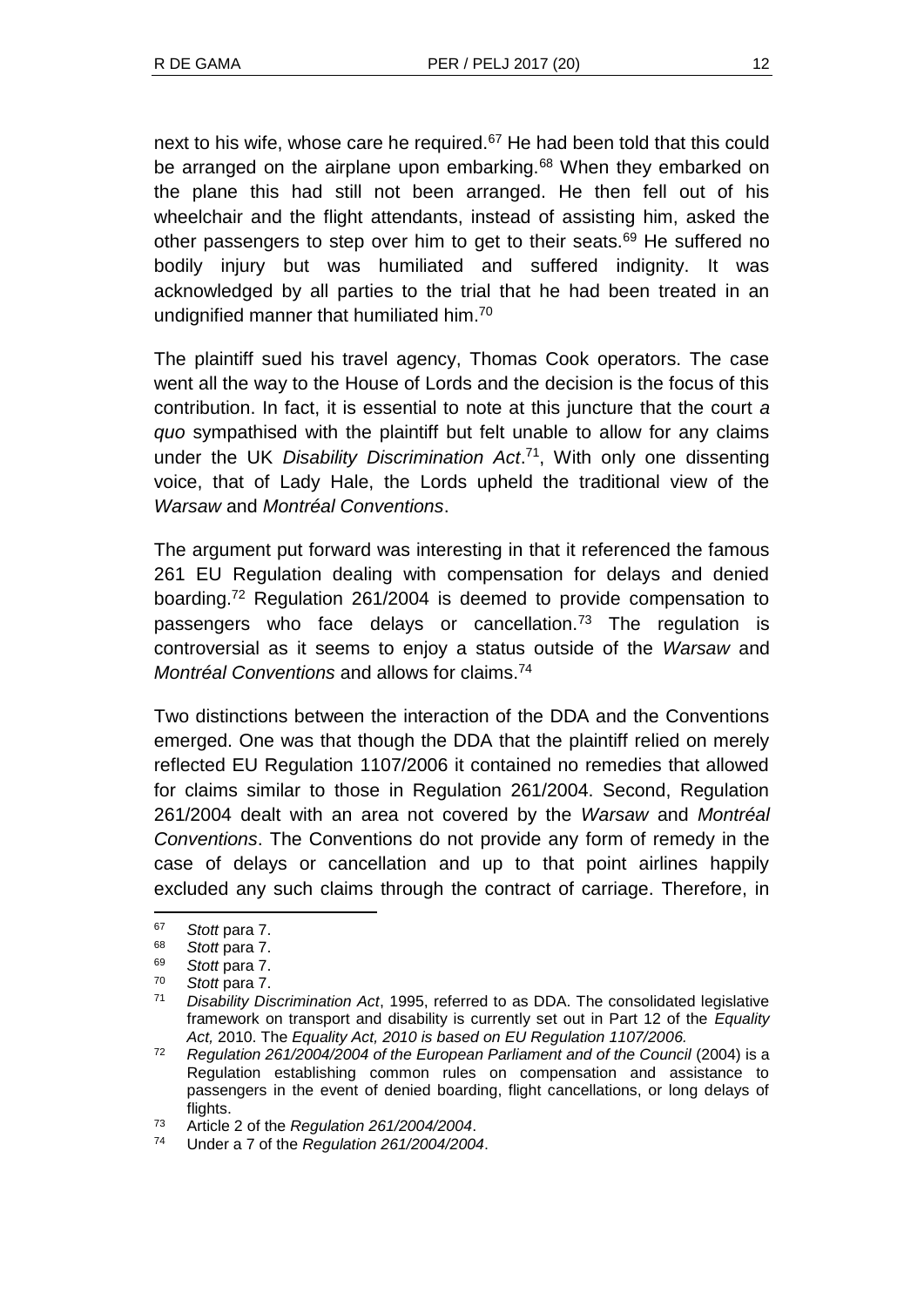disallowing such exclusions on flights to and from the EU Regulation 261/2004 filled a lacuna. The claim for bodily harm, correlated emotional harm and death are covered by the *Montréal* and *Warsaw Conventions*  and the EU Regulation 1107/2006 does not regulate on a "new" area. The Stott claim could easily be compared to the *Siddhu* and *Pienaar* claims and therefore dismissed, unlike those brought under Regulation 261/2004.

The incident was evaluated in the light of the *Montréal Convention*, as England had adopted that Convention. However, the operative concepts are no different and therefore the claim was found to be wanting.

The sentiment of the majority decision, though it applied the interpretation in *Sidhhu*, can be discerned from the following statement:

The embarrassment and humiliation which Mr Stott suffered were exactly what the EC and United Kingdom Disability Regulation were intended to prevent. I share the *regret*<sup>75</sup> of the lower courts that damages were not available as recompense for his ill treatment and echo their sympathy, but I agree with the reasoning of their judgement and would dismiss this appeal.<sup>76</sup>

Lady Hale was the sole dissenting Lord acknowledging not only the unfair treatment and indignity suffered but also the lacuna left by the wording of the *Montréal Convention*. She acknowledged that the Disability Regulation provided no ready solution and invoked the *Torture Convention*<sup>77</sup> as an *ergo omnes* rule,<sup>78</sup> as which customary international law which could be applied in this regard. This specific rule enforces adherence to the principle of rejecting torture in any form, physical or mental, by all states, with no exception to the rule being allowed. She found that the treatment of the plaintiff would have easily have accorded with the definition of torture, and that compensation for that form of harm should have been ordered.

This judgement has caused some controversy. The majority had continued the tradition of *Siddhu*, and as against *Pienaar*, there was an uneasy dismissal of an EU and United Kingdom Regulation. In her judgement Lady Hale not only illustrated the unfairness that had been acknowledged before, but also created a possible next argument in a new case.

<sup>75</sup> My emphasis.

<sup>76</sup> *Stott* para 65.

<sup>77</sup> *Convention Against Torture and Other Cruel, Inhuman or Degrading Treatment or Punishment* (1984) (*Convention Against Torture*), which entered into force on 26 June 1987.

 $78$  A legal term describing obligations owed by states toward the community of states as a whole.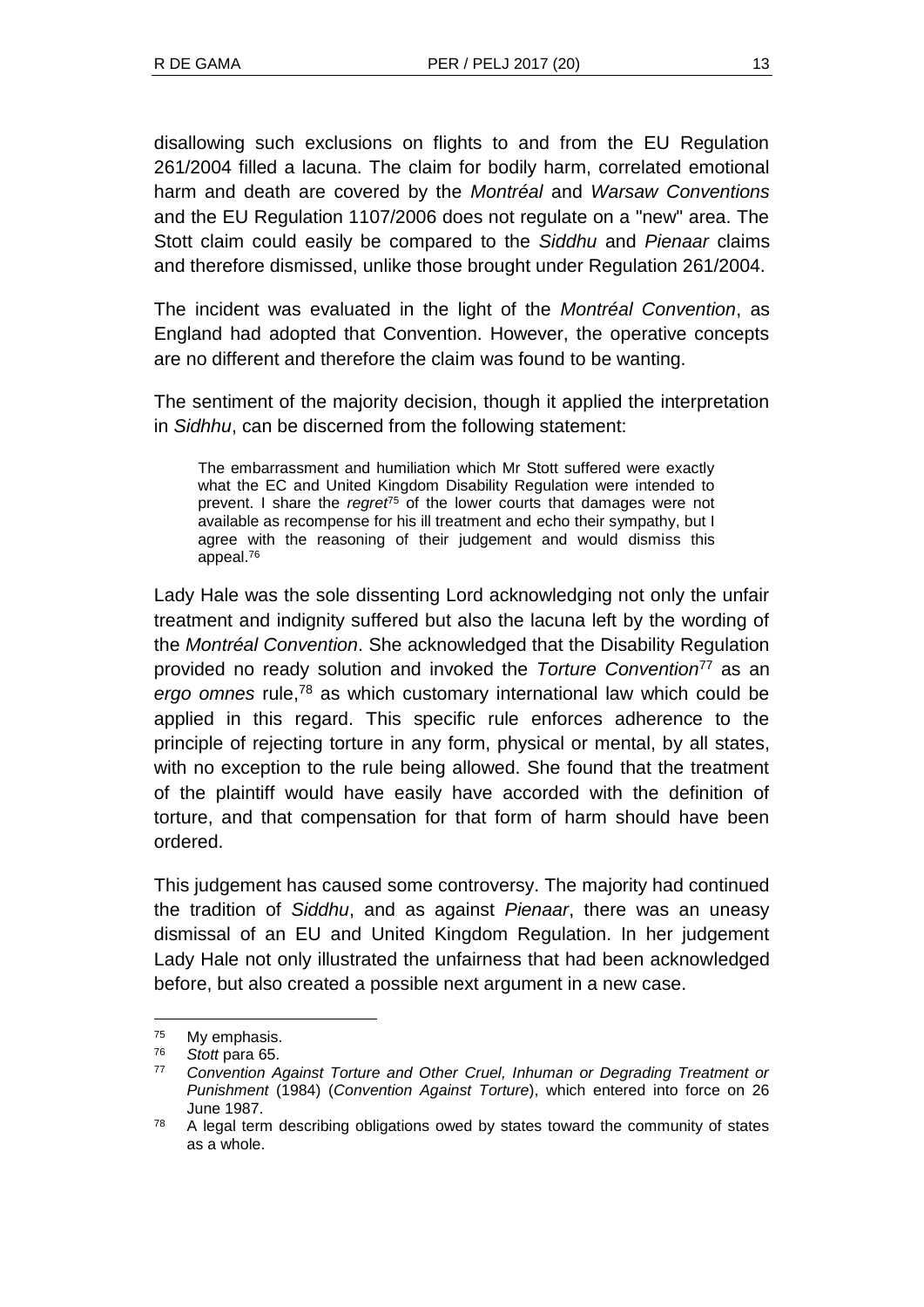# **4 Regulation 261/2004/2004**

The Regulation is an essential part of this discussion as it may change the course of events for future cases dealing with emotional harm. The reasoning as set out in the Court of Justice of the EU in the *Nelson v Deutsche Lufthansa AG* case<sup>79</sup> confirmed the *Sturgeon* decision.<sup>80</sup> setting out the apparent lack of overlap between the *Montréal Convention* and Regulation 261/2004 allowing courts in the EU to be able to compensate affected passengers.

[I]t should be made clear that, like the inconveniences referred to in IATA and ELFAA, a loss of time cannot be categorised as "damage occasioned by delay" within the meaning of Article 19 of the Montréal Convention, and, for that reason, it falls outside the scope of Article 29 of that Convention.

Article 19 of the *Montréal Convention* implies, in particular, that the damage arises as a result of a delay, that there is a causal link between the delay and the damage, and that the damage is individual to passengers, depending on the various losses sustained by them.<sup>81</sup>

This interpretation of the different meaning of the word delay under the two instruments is fascinating, as up to now the *Montréal* or the *Warsaw* definitions have been read restrictively and the exclusions are read broadly. This is easily discerned from the cases discussed above that dealt with emotional harm. In the reading relating to the issues of delay and cancellation, though the *Montréal Convention* deals with delay, albeit in an oblique manner, the meaning of delay is found to be different and distinct from that in Regulation 261/2004. The Court of Justice of the EU describes the hairline fracture separating the two instruments thus:

The specific obligation to pay compensation, imposed by Regulation No 261/2004, does not arise from each actual delay, but only from a delay which entails a loss of time equal to or in excess of three hours in relation to the time of arrival originally scheduled. In addition, whereas the extent of the delay is normally a factor increasing the likelihood of greater damage, the fixed compensation awarded under that Regulation remains unchanged in that regard, since the duration of the actual delay in excess of three hours is not taken into account in calculating the amount of compensation payable under Article 7 of Regulation No 261/2004.

In those circumstances - the loss of time inherent in a flight delay, which constitutes an inconvenience within the meaning of Regulation No 261/2004 - the CJEU puts forward that this cannot be categorised as

<sup>79</sup> *Nelson v Lufthanza* C 581/10 (also *TUI Travel v Civil Aviation Authority* C 629/10).

<sup>80</sup> Cases C‑ 402/07 and C‑ 432/07, *Sturgeon and Others* 2009 ECR I‑ 10923.

<sup>81</sup> *Nelson v Lufthanza* C 581/10 paras 49-50.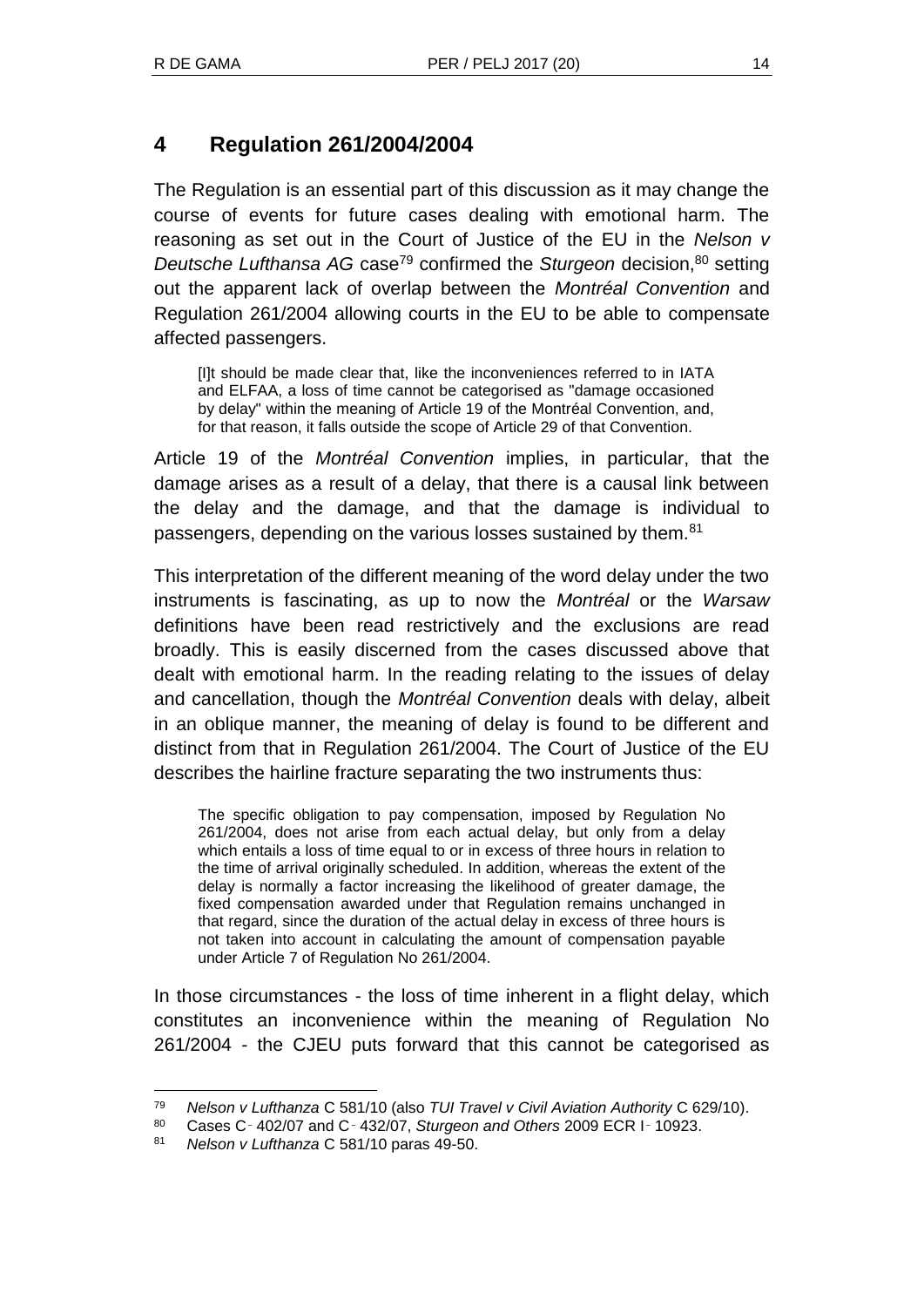"damage occasioned by delay" within the meaning of article 19 of the *Montréal Convention*, and it does not fall within the scope of article 29 of that Convention. Consequently, the obligation under Regulation No 261/2004 intended to compensate passengers whose flights are subject to a long delay is compatible with article 29 of the *Montréal Convention*. 82

This ability on the part of the CJEU to interpret a regional regulation, separating it from the international Convention and the rules therein, to create *ab initio* a claimable right for passengers demonstrates how the claims for emotional harm may be accommodated at the regional level at the CJEU.

# **5 Conclusion**

In order to link the Conventions, cases and Regulation 261/2004, the following overview is necessary. The Conventions set out restrictions with respect to the amount claimable upon harm to passengers and damage to luggage. There is a specific exclusion for harm that cannot fall within the term "bodily". The exclusion is wide in that it excludes not only claims under the Convention but also any claims under any other law. This has been the interpretation thus far.

Passengers have brought cases which were dismissed but which highlighted this discrepancy and unfairness. Until *Stott*, it seemed that the traditional view as set out in *Siddhu* would prevail until such time as States would sit down and reconfigure the existing Convention or agree to a new Convention with such claims allowed. In *Stott* it is not only the vocal criticism of the minority judgement of Lady Hale (which raises the spectre of an unassailable rule, *ergo omnes*) that gives hope to future plaintiffs but also the majority judgement.

The unfairness of the Convention in first excluding a claim within the legal regime as well as outside of it has become more and more apparent. One has only to read the regret and sympathy that was expressed in the *Stott* judgment to realise that there seems to be a change in sentiment, if not in law.

The right against torture in international law, which is a rule *ergo omnes* that is to be adhered to by all states, is perhaps a viable option to overcome the apparent unfairness inherent in the application of the

l <sup>82</sup> *Nelson v Lufthanza* C 581/10 paras 51-56.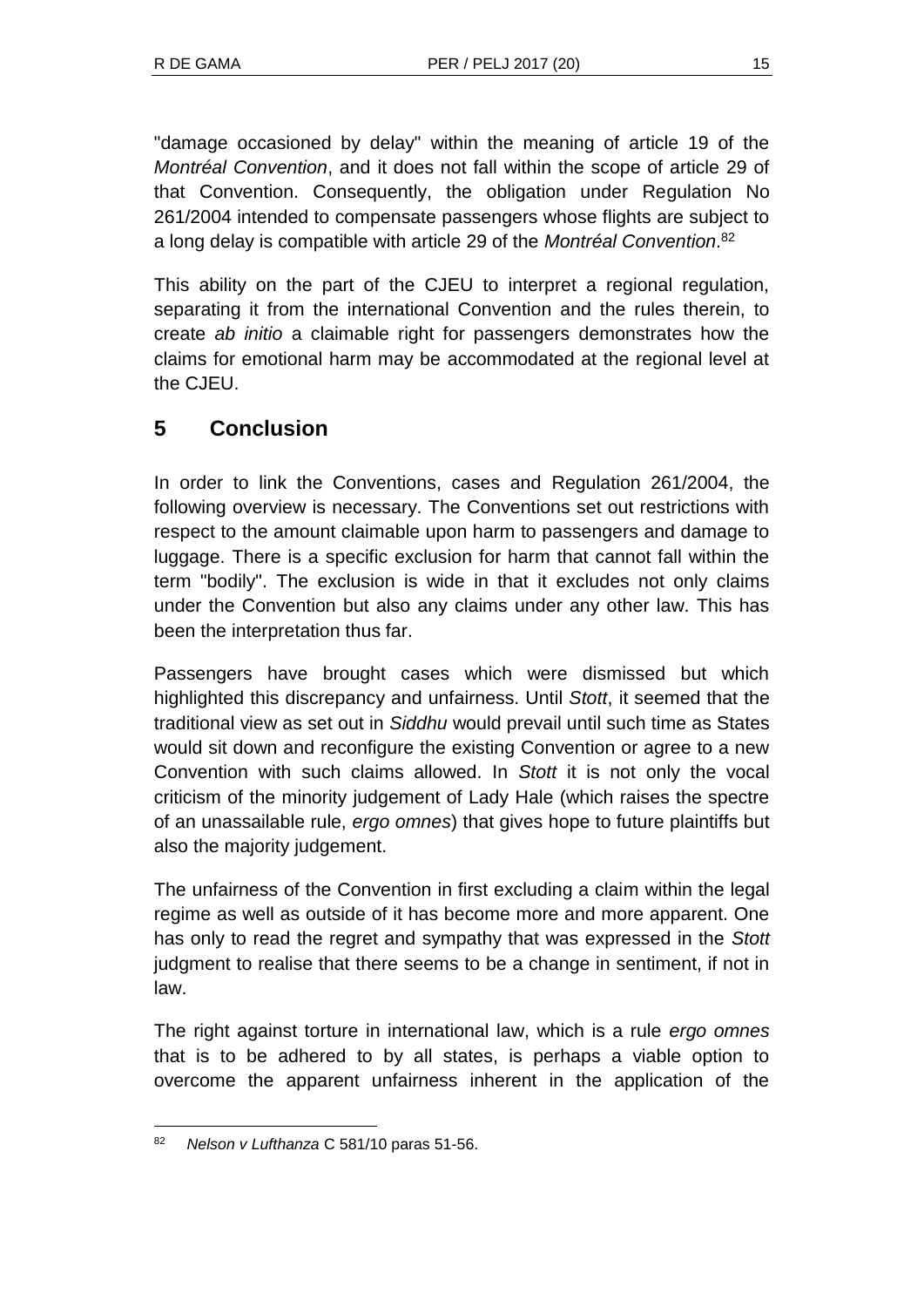Conventions. Torture has a wide definition, and includes the mental anguish associated with bodily harm, but suffering indignity on its own could also be construed to be akin to a form of torture. Though the right not to be tortured is accepted under customary international law as *ergo omnes*, the definition of the term torture is still in dispute. The wider definition is accepted by some, though it is not the definitive definition.<sup>83</sup> Plaintiffs would still have to argue and convince a judge that the mental anguish and the indignity they have suffered qualify as torture.<sup>84</sup> However if the plaintiff is successful in drawing this conclusion, a judge is left with no choice but to find that a right has been violated. Assessing the value to put upon such a violation would be the next interesting part of such a case. There may, however, be an act outside of court that may change the decision-making in this regard.

The possibility exists that the CJEU may also provide a different interpretation of the decision in Stott, taking into account the manner in which Regulation 261/2004 as a regional law was found to be providing a separate ground of liability quite differentiated from the Conventions. This may then put the application of Regulation 1107/2006 on a par with Regulation 261/2004, allowing a separate ground for liability on the limited instance of the maltreatment of a person with a disability.

The European Commission may intervene, as it has done with delays and cancellations. The basis of such an intervention would be the interest of the consumers of this service, and the intervention may take the form of laying down a specific minimum level of behaviour and violation of that behaviour to be claimable. That is, the Disability Regulation may be given more weight. This would change one aspect; a judge would not be able to easily dismiss the claim as allowed by the EU Commission. The restricted demarcation of the exclusion by the Regulation would in an indirect manner change the way the Convention is applied in national courts. The traditional view would fail.

 $\overline{a}$ 83 The definition of the term torture in the Convention is an interesting compromise, especially when read with the reference to exclusion based on lawful sanctions and the linkage required to public officials. "Any act by which severe pain or suffering, whether physical or mental, is intentionally inflicted on a person for such purposes as obtaining from him or a third person, information or a confession, punishing him for an act he or a third person has committed or is suspected of having committed, or intimidating or coercing him or a third person, or for any reason based on discrimination of any kind, when such pain or suffering is inflicted by or at the instigation of or with the consent or acquiescence of a public official or other person acting in an official capacity. It does not include pain or suffering arising only from, inherent in or incidental to lawful sanctions."

<sup>84</sup> Please read the above comments on the link required to a public official.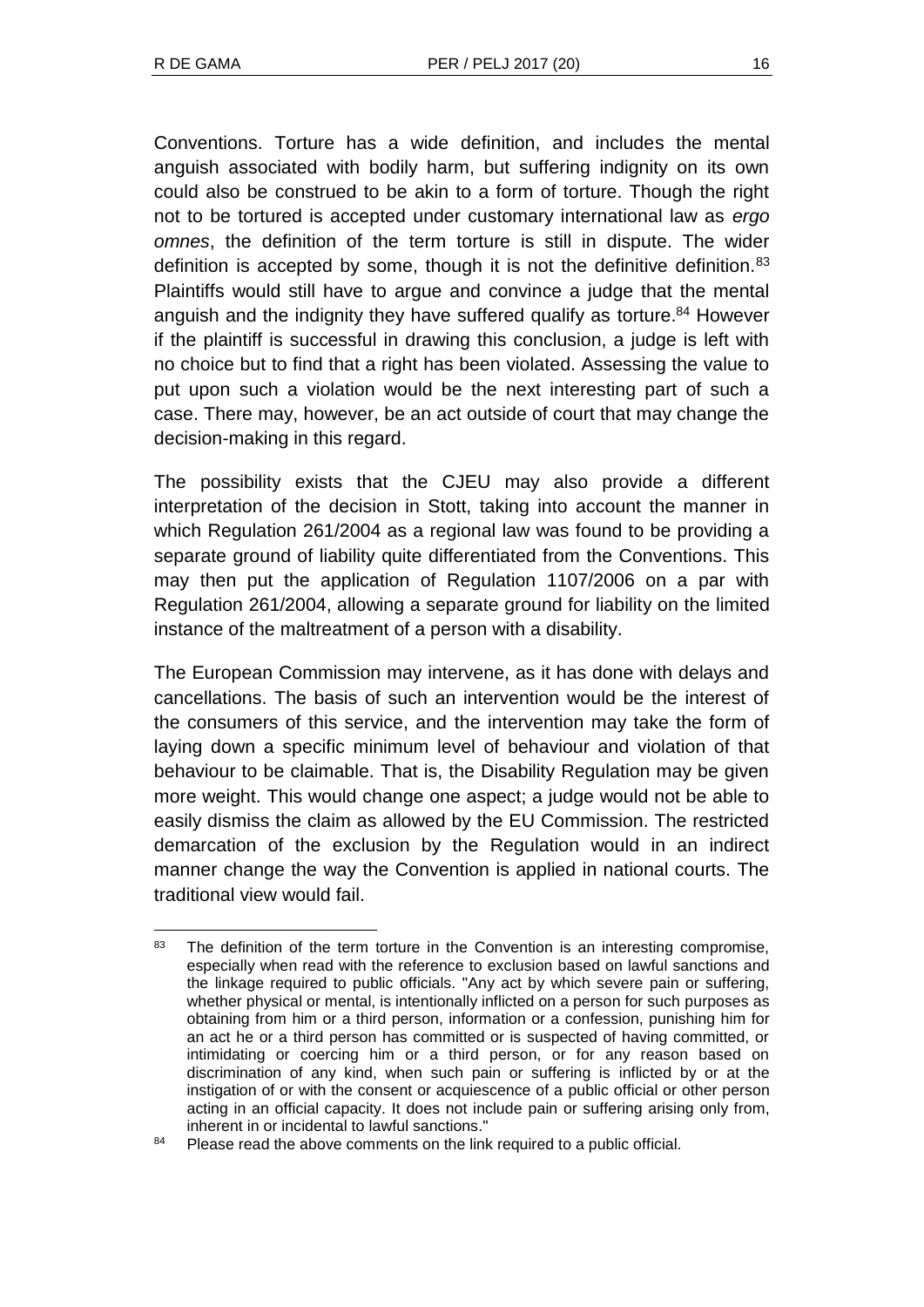The final possibility is that state parties to *Montréal* might renegotiate the Treaty, either by adding a protocol, as was done over time with the *Warsaw Convention*, providing grounds for claims, or through a complete renegotiation. This final possibility is the least likely with an aviation sector under strain and in need of protection due to the worldwide recession. Change is the only constant and will happen even in this specific area.

# **Bibliography**

# **Literature**

Abeyratne 2000 *J Air L & Com* Abeyratne RIR "Mental Distress in Aviation Claims - Emergent Trends" 2000 *J Air L & Com* 225-262

# Chouest 2009 *IALP*

Chouest H "Dualism, Science and the Law: The Treatment of THE Mind-Body Dichotomy Under Article 17 of the Montreal Convention" 2009 *IALP* 141-172

### Cunningham 2008 *Vanderbilt J Transnat'l L*

Cunningham M "The Montreal Convention: Can Passengers Finally Recover for Mental Injuries?" 2008 *Vanderbilt J Transnat'l L* 1043-1081

#### Radosevic 2013 *Air & Space Law*

Radosevic S "CJEU's Decision in *Nelson and Others* in Light of the Exclusivity of the Montreal Convention" 2013 *Air & Space Law* 95-110

# **Case law**

# *Court of Justice of the European Union*

*Nelson v Lufthanza* C-581/10

*TUI Travel v Civil Aviation Authority* C 629/10

Cases C‑ 402/07 and C‑ 432/07, *Sturgeon and Others* 2009 ECR I‑ 10923

# *France*

*Mohamed v British Airways Plc* (Civil Chamber 97-10268)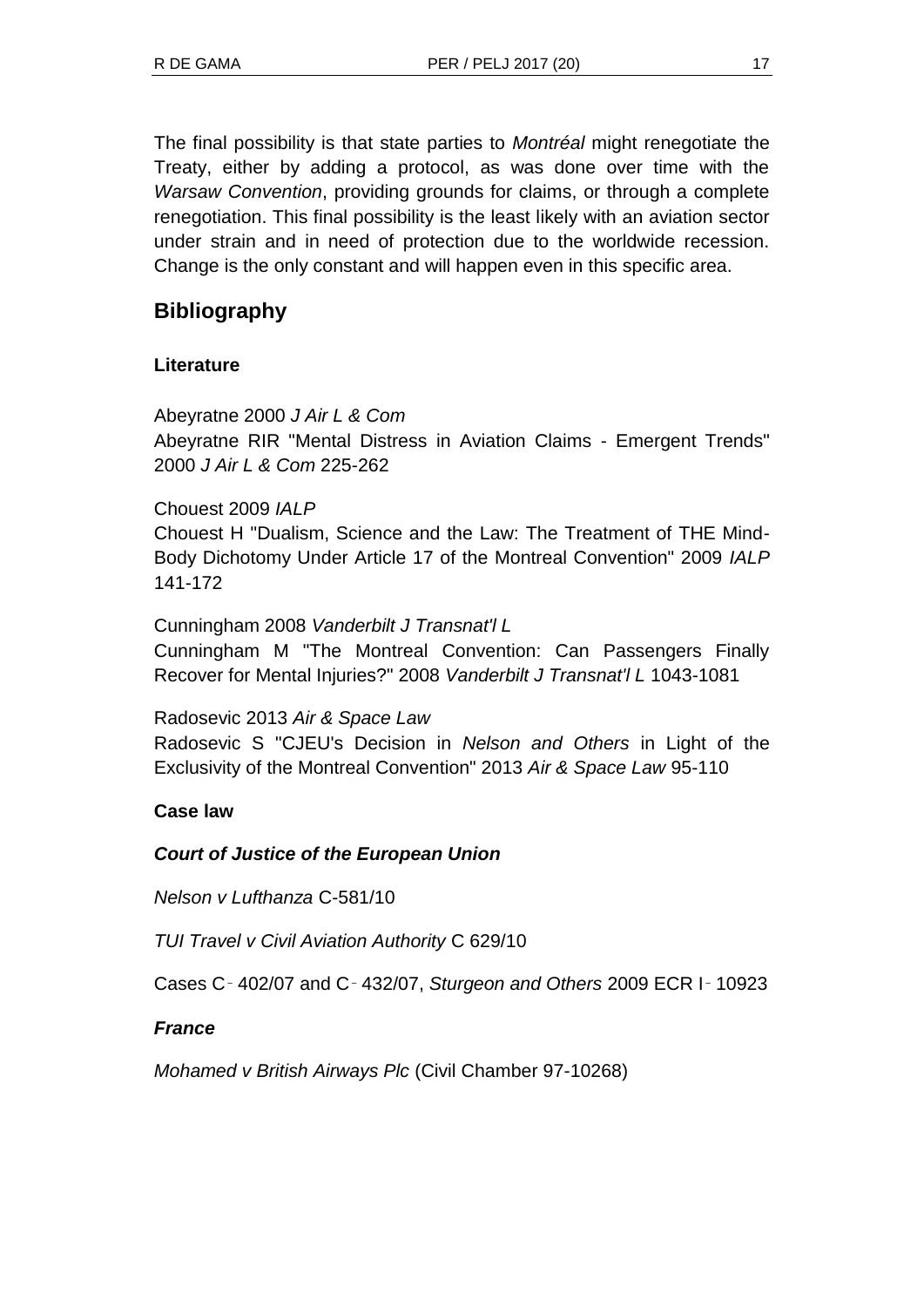#### *South Africa*

*Moake v Reckitt & Colman (Africa) Ltd* 1968 3 SA 98 (A)

*O'Keefe v Argus Printing and Publishing Co Ltd* 1954 3 SA 244 (C)

*Potgieter v British Airways Plc* 2005 3 SA 133 (C)

#### *United Kingdom*

*Siddhu v British Airways Plc / Abnett (known as Sykes) v British Airways Plc* 1997 1 All ER 193

*Stott v Thomas Cook Tour Operators Limited* 2014 UKSC 15

#### *United States*

*Eastern Airlines, Inc v Floyd* 499 US 530 (1991)

*El Al Israel Airlines Limited v Tsui Yuan Tseng* 525 US 155 (1999)

*Giannopolous v Iberia SA* 2012 WL 5383271 (ND Ill 2012)

#### **Legislation**

#### *United Kingdom*

*Disability Discrimination Act,* 1995

*Equality Act*, 2010

#### **International instruments**

*Convention Against Torture and Other Cruel, Inhuman or Degrading Treatment or Punishment* (1984) (*Convention Against Torture*)

*Convention for the Unification of Certain Rules for International Carriage by Air* (1999) (*Montréal Convention*)

*Convention for the Unification of Certain Rules Relating to International Carriage by Air* (1929) (*Warsaw Convention*)

#### *EU Regulations*

Regulation (EC) No 261/2004 of the European Parliament and of the Council establishing common rules on compensation and assistance to